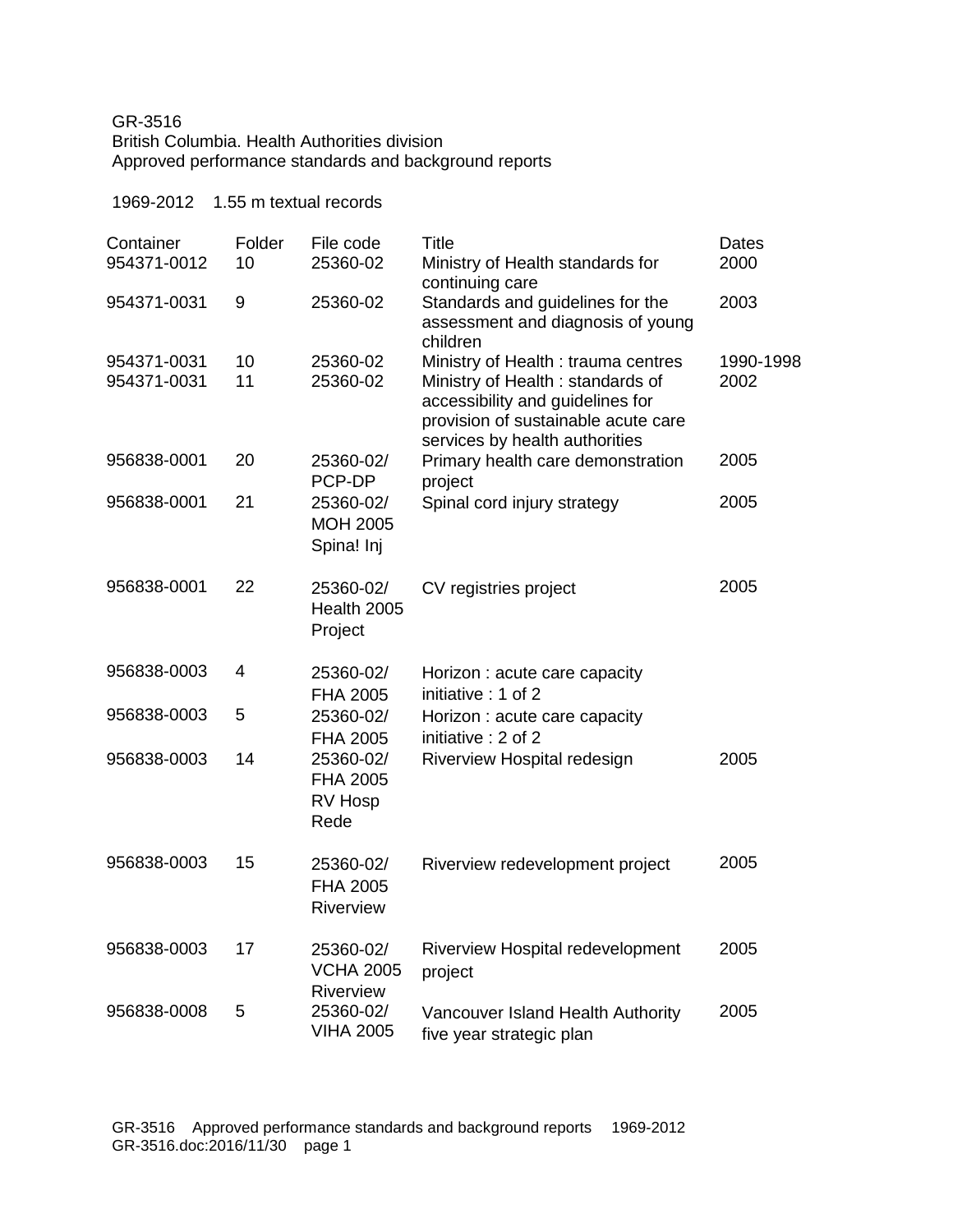| 956838-0008 | 8              | 25360-02/<br><b>PHSA 2005</b>                                         | Three year service plan: West Nile<br>virus                              | 2005      |
|-------------|----------------|-----------------------------------------------------------------------|--------------------------------------------------------------------------|-----------|
| 956838-0008 | $9\,$          | <b>West Nile</b><br>25360-02/<br><b>PHSA 2005</b><br><b>STR Plans</b> | Provincial Health Services strategic<br>plans                            | 2005      |
| 956838-0008 | 11             | 25360-02/<br><b>PHSA 2005</b><br>Patient<br>Safety                    | Patient safety task force                                                | 2005      |
| 956838-0008 | 13             | 25360-02/<br><b>PHSA 2005</b><br><b>PSTPC</b>                         | Provincial systemic therapy program<br>drug budget management            | 2005      |
| 956838-0008 | 14             | 25360-02/<br><b>BCPRA</b><br>2005                                     | <b>B.C. Provincial Renal Agency</b>                                      | 2005      |
| 956838-0008 | 15             | 25360-02/<br><b>PHSA 2005</b><br><b>RPA</b>                           | Provincial Health Services Authority:<br>redesign plan assessment        | 2005      |
| 956838-0010 | 1              | 25360-02/<br><b>PHSA 2005</b><br><b>RPA</b>                           | <b>Provincial Health Services Authority:</b><br>redesign plan assessment | 2005      |
| 956838-0010 | $\overline{2}$ | 25360-02/<br><b>PHSA 2005</b><br><b>RPA</b>                           | Provincial Health Services Authority:<br>redesign plan assessment        | 2005      |
| 956838-0010 | 5              | 25360-02/<br><b>PHSA 2005</b><br>205                                  | <b>Provincial Health Services Authority:</b><br>regional profiles        | 2005      |
| 956838-0011 | 9              | 25360-02/<br><b>NHA 2005</b><br>Cancer St                             | Northern Health Cancer Strategy                                          | 2005      |
| 956838-0014 | 6              | 25360-02/<br><b>MOH 2004</b><br>Sub AC                                | Sub-acute care                                                           | 2004      |
| 960042-0006 | 1              | 25360-<br>02/MOH-<br>2007-<br>NISGA'A<br>HB                           | Nisga'a Health Board transitional<br>agreement                           | 1999-2007 |
| 960042-0020 | 15             | 25360-<br>02/FHA<br>2007-<br><b>SYSTEM</b><br><b>PER</b>              | FHA: system performance<br>framework                                     | 2007      |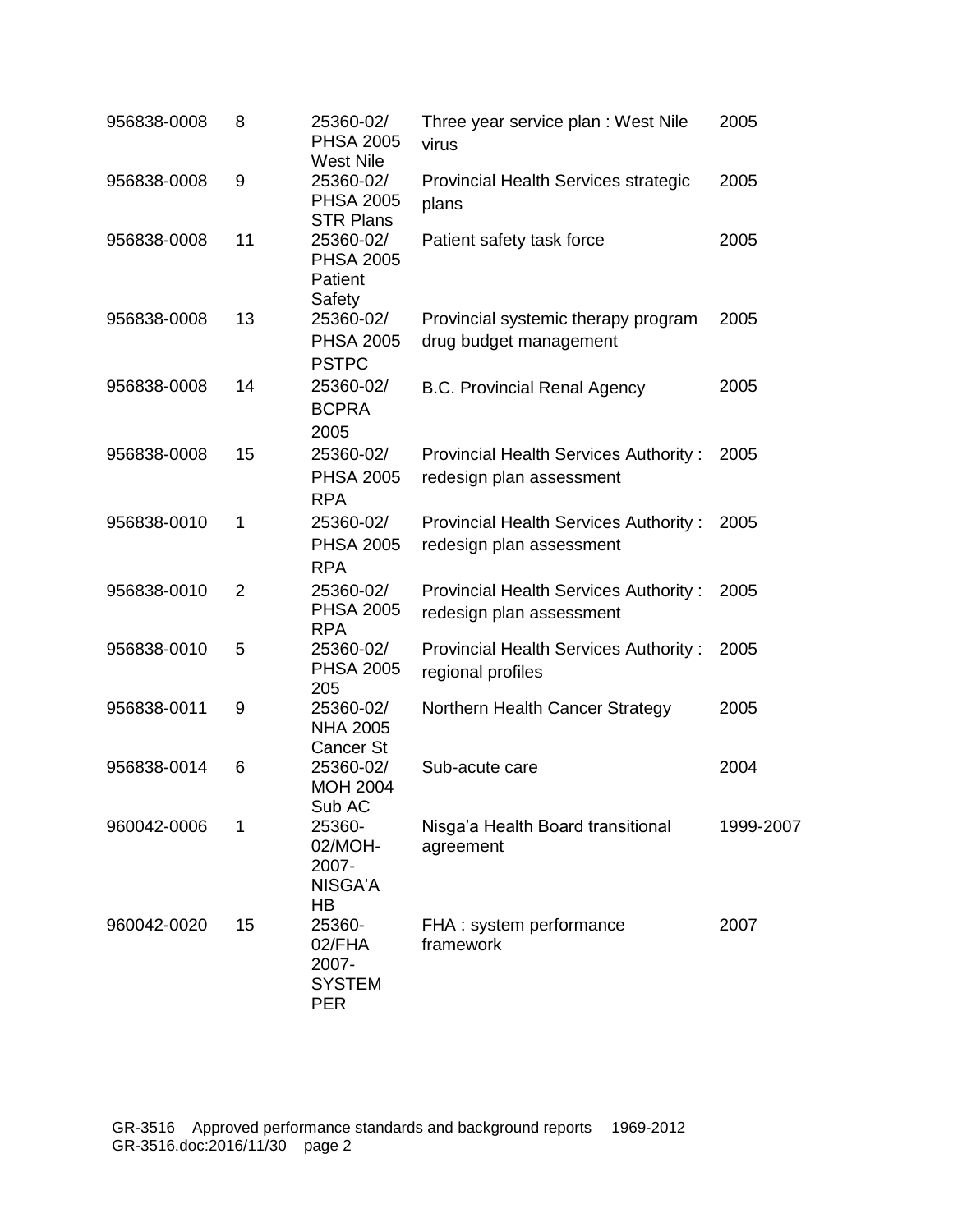| 960042-0020 | 16 | 25360-<br>02/IHA<br>2007-<br><b>SYSTEM</b><br><b>PER</b>   | IHA: system performance<br>framework                     | 2007 |
|-------------|----|------------------------------------------------------------|----------------------------------------------------------|------|
| 960042-0020 | 17 | 25360-<br>02/MOH<br>2005-<br><b>RAUMA</b>                  | MOH : trauma report                                      | 2005 |
| 960042-0020 | 18 | 25360-<br>02/MOH<br>2007-PST<br>FILE <sub>2</sub>          | MOH: overview of the provincial<br>trauma system, file 2 | 2007 |
| 960042-0020 | 19 | 25360-<br>02/MOH<br>2007-PT<br><b>SAFE IND</b>             | MOH: patient safety indicators                           | 2007 |
| 960042-0020 | 20 | 25360-<br>02/MOH<br>2007-PTS<br>FILE 1                     | MOH: overview of the provincial<br>trauma system, file 1 | 2007 |
| 960042-0020 | 21 | 25360-<br>02/MOH<br>2007-<br><b>TRAUMA</b><br><b>RE</b>    | MOH: provincial trauma system<br>report for BC           | 2007 |
| 960042-0020 | 22 | 25360-<br>02/NHA<br>2007-SER<br><b>PLAN</b>                | NHA : service plan                                       | 2007 |
| 960042-0020 | 23 | 25360-<br>02/NHA<br>2007-<br><b>SYSTEM</b><br><b>PER</b>   | NHA : system performance                                 | 2007 |
| 960042-0020 | 24 | 25360-<br>02/PHSA<br>2007-SER<br><b>PLAN</b>               | PHSA : service plan                                      | 2007 |
| 960042-0020 | 25 | 25360-<br>02/PHSA<br>2007-<br><b>STYSTEM</b><br><b>PER</b> | PHSA: system performance<br>framework                    | 2007 |
| 960042-0020 | 26 | 25360-<br>02/VCHA<br>2007-HPP                              | VCHA: high payback projects:<br>business cases           | 2007 |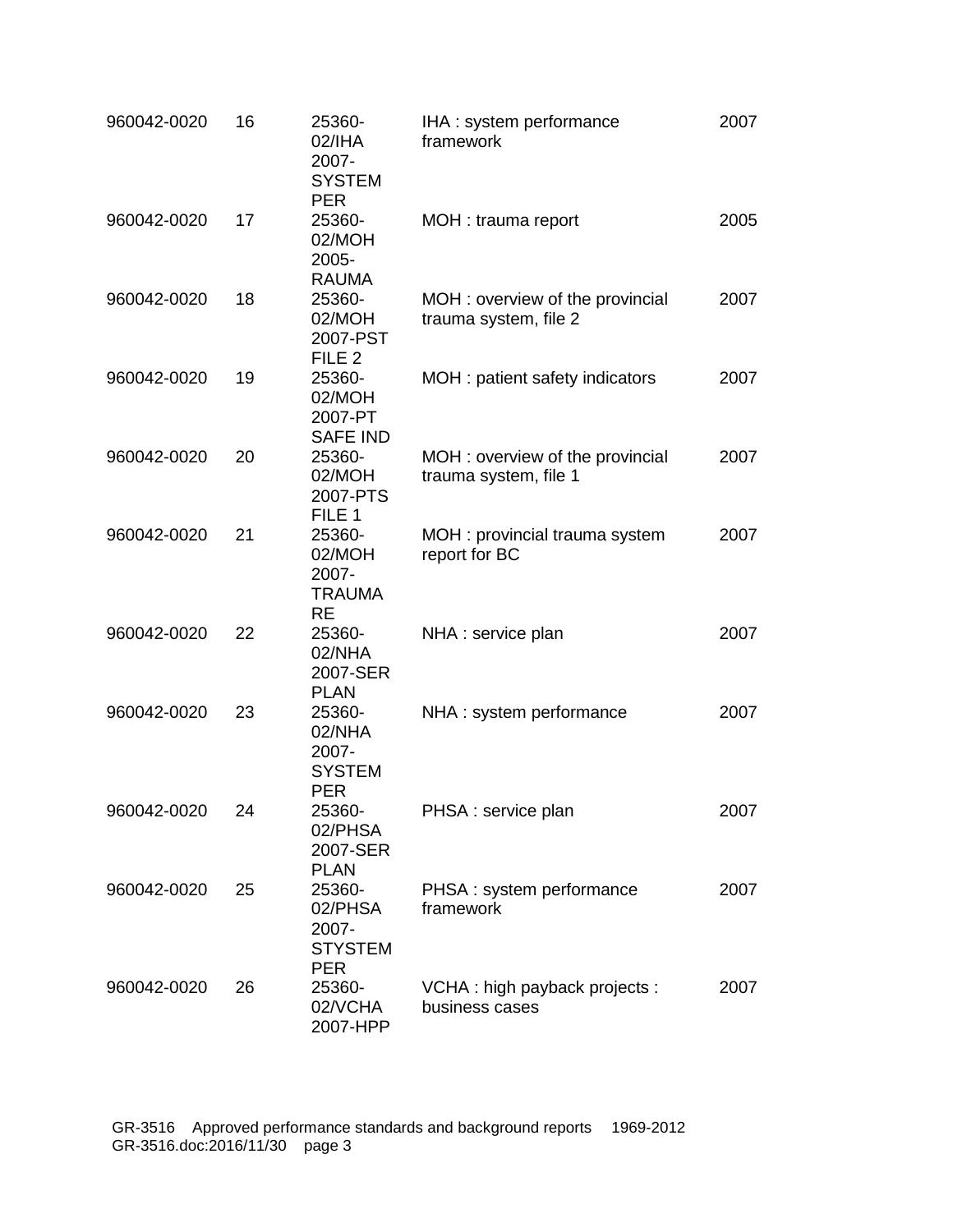| 960042-0020 | 27             | 25360-<br>02/VCHA<br>2007-<br><b>SYSTEM</b><br><b>PER</b> | VCHA: system performance<br>framework                           | 2007      |
|-------------|----------------|-----------------------------------------------------------|-----------------------------------------------------------------|-----------|
| 960042-0020 | 28             | 25360-<br>02/VIHA<br>2007-<br><b>SYSTEM</b><br><b>PER</b> | VIHA : system performance<br>framework                          | 2007      |
| 960918-0010 | 3              | 25360-<br>02/MOH<br>2008-PA<br>QC                         | MOH: patient access to quality care<br>revised approach         | 2008      |
| 960918-0010 | $\overline{4}$ | 25360-<br>02/MOH<br>2008-<br><b>HYPERBA</b><br><b>RIC</b> | MOH: hyperbaric chambers                                        | 2004-2008 |
| 960918-0010 | 5              | 25360-<br>02/MOH<br>08/09-<br><b>HASP</b>                 | MOH: health authority service plans                             | 2008-2009 |
| 960918-0013 | 3              | 25360-<br>02/FHA<br>2008-SP                               | Fraser Health Authority: service<br>plan                        | 2008      |
| 964650-0016 | 5              | 25360-<br>02/HCC<br>1969-SLPH                             | Standards for licensed private<br>hospitals: nursing care       | 1969      |
| 964650-0016 | 6              | 25360-<br>02/HCC<br>1991-ADC<br><b>OP</b>                 | Adult day care operational<br>procedures: MOH                   | 1991      |
| 964650-0016 | 7              | 25360-<br>02/HCC<br>1991-HFGP                             | Guidelines for group home for<br>independent living             | 1991      |
| 964650-0016 | 8              | 25360-<br>02/HCC<br>1993-<br><b>CHSSM</b>                 | Community rehabilitation services<br>standards manual           | 1993      |
| 964650-0016 | 9              | 25360-<br>02/HCC<br>1995-<br><b>HSLIG</b>                 | Home support live in guidelines                                 | 1995      |
| 964650-0016 | 10             | 25360-<br>02/HCC<br>1996-PTPL                             | Guidelines for implementation :<br>policy third party liability | 1995      |
| 964650-0016 | 11             | 25360-<br>02/HCC<br>1997-PAGU                             | Personal assistance guidelines                                  | 1997      |